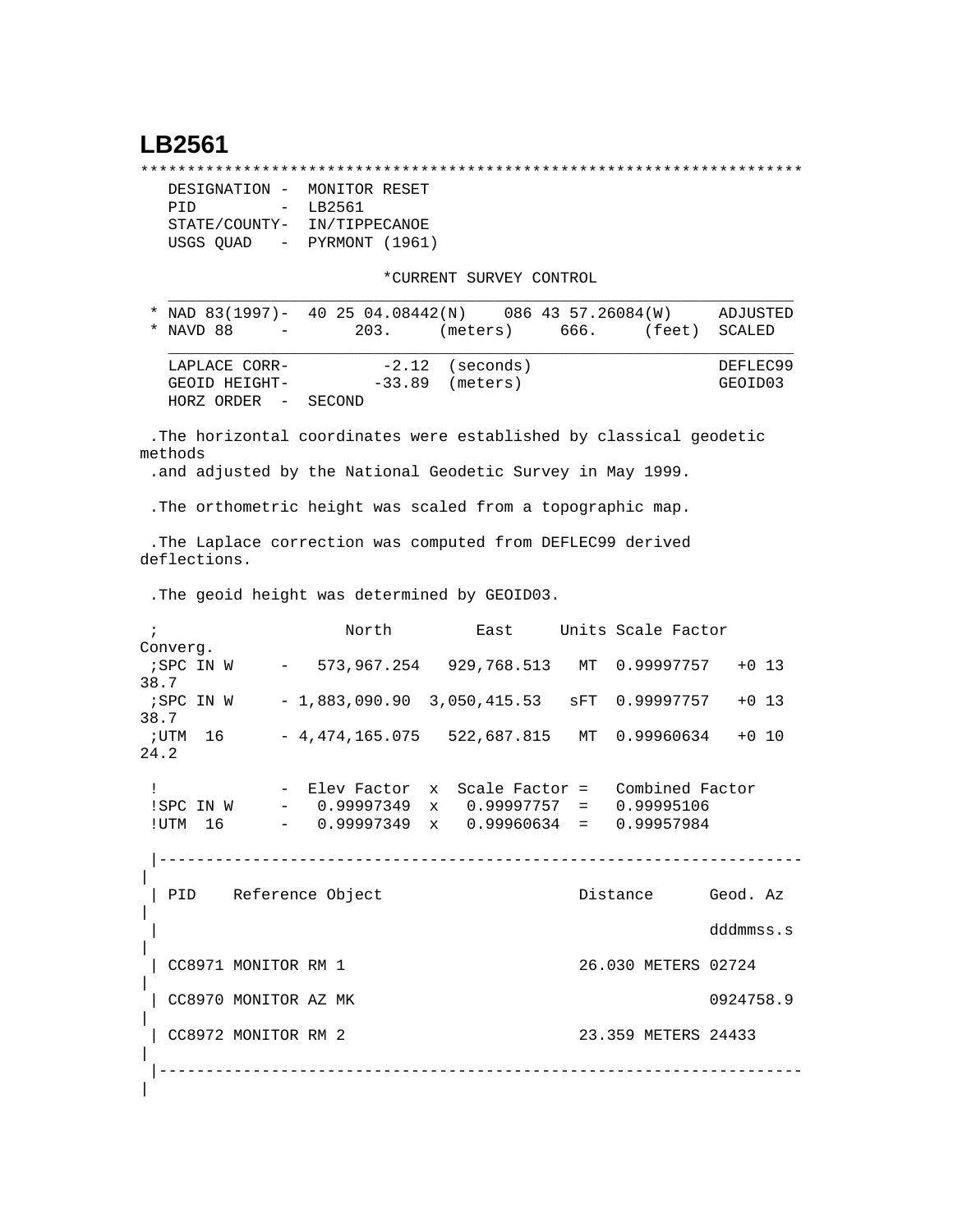|                |                                                   | NAD 83(1986)- 40 25 04.09091(N) 086 43 57.27283(W) AD( ) 2                                                                                                                                        |  |
|----------------|---------------------------------------------------|---------------------------------------------------------------------------------------------------------------------------------------------------------------------------------------------------|--|
|                |                                                   | NAD 27 - 40 25 03.97160(N) 086 43 57.27310(W) AD( ) 2                                                                                                                                             |  |
| derived.       |                                                   | . Superseded values are not recommended for survey control.<br>.NGS no longer adjusts projects to the NAD 27 or NGVD 29 datums.<br>.See file dsdata.txt to determine how the superseded data were |  |
|                |                                                   | _U.S. NATIONAL GRID SPATIAL ADDRESS: 16TEK2268874165(NAD 83)                                                                                                                                      |  |
|                | MARKER: DH = HORIZONTAL CONTROL DISK              |                                                                                                                                                                                                   |  |
|                | SETTING: 7 = SET IN TOP OF CONCRETE MONUMENT      |                                                                                                                                                                                                   |  |
|                | STAMPING: MONITOR 1948 1982                       |                                                                                                                                                                                                   |  |
| MARK LOGO: NGS |                                                   |                                                                                                                                                                                                   |  |
|                | MAGNETIC: O = OTHER; SEE DESCRIPTION              |                                                                                                                                                                                                   |  |
|                |                                                   | STABILITY: C = MAY HOLD, BUT OF TYPE COMMONLY SUBJECT TO                                                                                                                                          |  |
|                | +STABILITY: SURFACE MOTION                        |                                                                                                                                                                                                   |  |
|                |                                                   | _SATELLITE: THE SITE LOCATION WAS REPORTED AS SUITABLE FOR                                                                                                                                        |  |
|                | +SATELLITE: SATELLITE OBSERVATIONS - May 20, 2003 |                                                                                                                                                                                                   |  |
|                |                                                   | HISTORY - Date Condition Report By                                                                                                                                                                |  |
|                | HISTORY - 1982 MONUMENTED NGS                     |                                                                                                                                                                                                   |  |
|                | HISTORY - 19820131 GOOD NGS                       |                                                                                                                                                                                                   |  |
|                | HISTORY - 20030520 GOOD                           | INDIV                                                                                                                                                                                             |  |
|                |                                                   |                                                                                                                                                                                                   |  |

## STATION DESCRIPTION

DESCRIBED BY NATIONAL GEODETIC SURVEY 1982 (WFP) THE STATION SURFACE WAS FOUND DESTROYED. THE UNDERGROUND DISK WAS RECOVERED IN GOOD CONDITION AND A NEW SURFACE MONUMENT WAS ESTABLISHED AT THIS TIME. REFERENCE MARK 1 WAS FOUND BADLY DEFACED AND WAS BLOCKED BY A TREE, BUT WAS LEFT INTACT FOR A REFERENCE. REFERENCE MARK 2 WAS FOUND IN GOOD CONDITION BUT HAD TO BE DESTROYED DUE TO ROAD CONSTRUCTION. A NEW REFERENCE MARK 3 AND 4 WERE ESTABLISHED AT THIS TIME. THE AZIMUTH MARK WAS FOUND IN FAIR CONDITION, THE DISK HAS BEEN DEFACED BUT IS STILL SOLID IN THE GROUND. THE ESTIMATED CENTER WAS HELD TO USE AS THE INITIAL FOR TURNING A DIRECTION TO THE NEW RMS. A NEW AN COMPLETE DESCRIPTION FOLLOWS. THE STATION IS LOCATED ABOUT 7.0 MILES (11.3 KM) WEST OF ROSSVILLE, 6.0 MILES (9.7 KM) EAST OF LAFAYETTE AND 1 MILE (1.6 KM) EAST OF MONITOR. TO REACH THE STATION FROM THE POST OFFICE IN ROSSVILLE, IND GO WEST ON IND 26 FOR 2.8 MILES (4.5 KM) TO THE TOWN OF EDNA MILLS. CONTINUE WEST ON HIGHWAY 26 FOR 3.2 MILES (5.1 KM) TO THE AZIMUTH MARK ON THE LEFT ON A CUTBANK. CONTINUE WEST ON HIGHWAY 26 FOR 0.35 MILES (0.56 KM) TO A CROSSROAD (COUNTY ROAD 900 E) GRAVEL TO THE SOUTH AN PAVED TO THE NORTH. TURN RIGHT ON GRAVEL ROAD AND GO SOUTH FOR 0.05 MILES (0.08 KM) TO THE STATION ON THE LEFT AS DESCRIBED. THE STATION IS A STANDARD, NGS, DISK STAMPED---MONITOR 1948 1982---, SET INTO THE TOP OF A ROUND CONCRETE MONUMENT, 12 INCHES, 30 CM IN DIAMETER, FLUSH, WITH GROUND. THE STATION IS LOCATED 29.260 METERS (95.997 FT) WEST-NORTHWEST FROM A UTILITY POLE NUMBER 6180, 13.716 METERS (45.000 FT) EAST FROM THE APPROXIMATE CENTER OF A GRAVEL ROAD, WHICH IS COUNTY ROUTE 900E, 11.156 METERS (36.601 FT) SOUTH-SOUTHWEST FROM A FOUR TRUNKED CHERRY TREE AND 1.341 METERS (4.400 FT) EAST FROM A METAL WITNESS POST. REFERENCE MARK NO 1, IS A STANDARD, CGS, DISK, SET INTO THE TOP OF A SQUARE CONCRETE MONUMENT, 12 INCHES, 30 CM IN DIAMETER, FLUSH, WITH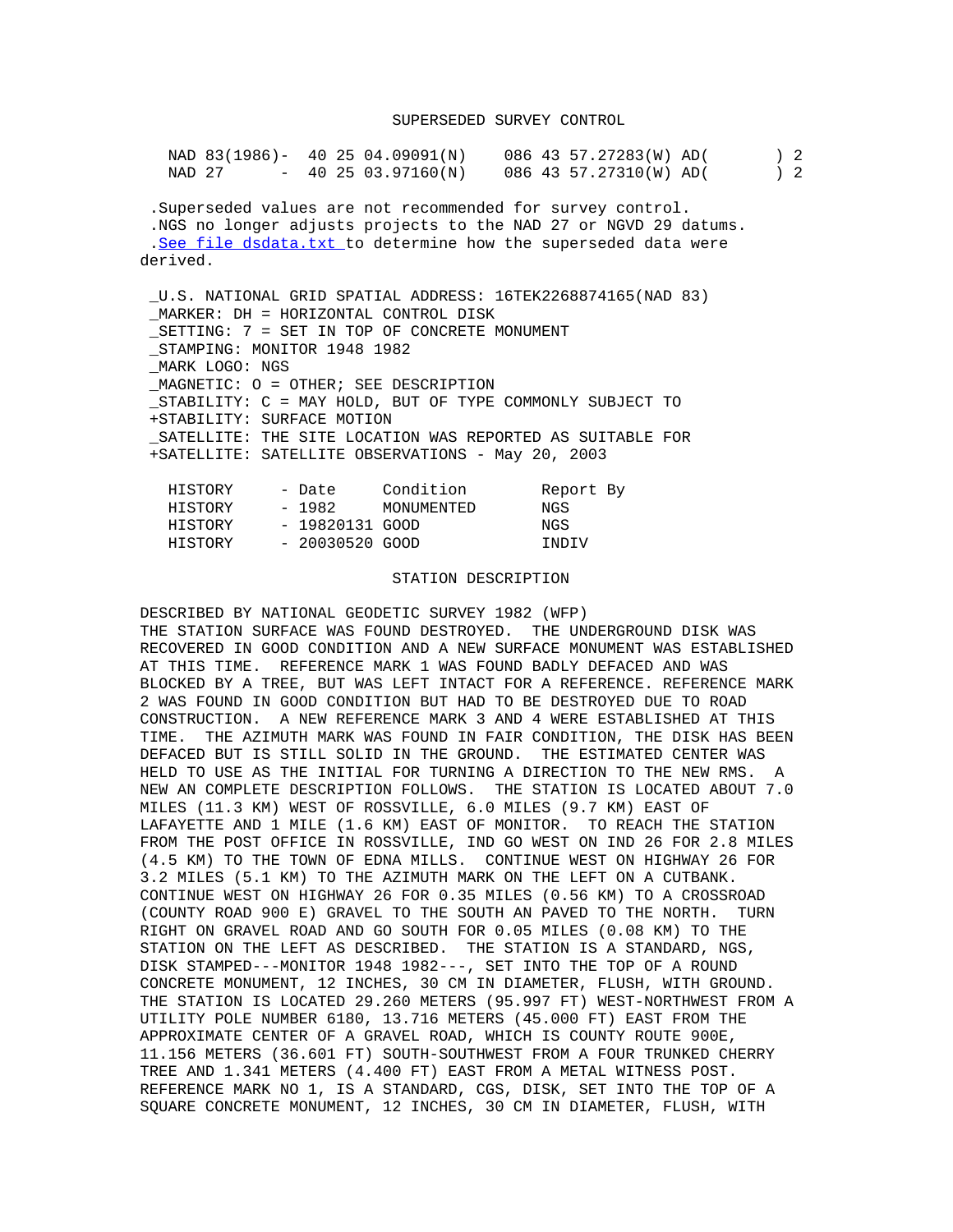GROUND. THE STATION IS LOCATED 37.795 METERS (123.999 FT) SOUTH FROM THE APPROXIMATE CENTER OF IND HWY 26, 25.908 METERS (85.000 FT) EAST FROM THE APPROXIMATE CENTER OF THE GRAVEL ROAD (COUNTY ROAD 900 E), 15.240 METERS (50.000 FT) NORTH-NORTHEAST FROM THE CHERRY TREE, AND 0.5 METERS (1.6 FT) LOWER THAN THE STATION. REFERENCE MARK NO 3, IS A STANDARD, NGS, DISK STAMPED,---MONITOR 1948 NO 3 1982---, SET INTO THE TOP OF A ROUND CONCRETE MONUMENT, 12 INCHES, 30 CM IN DIAMETER, FLUSH, WITH GROUND. THE STATION IS LOCATED 16.459 METERS (53.999 FT) EAST FROM THE APPROXIMATE CENTER OF THE GRAVEL ROAD (COUNTY ROAD 900 E), 16.032 METERS (52.598 FT) NORTH-NORTHEAST FROM THE METAL WITNESS POST SET AT STATION MONUMENT, 7.010 METERS (22.999 FT) NORTH-NORTHWEST FROM THE TRIPLE-TRUNKED CHERRY TREE AND 1.219 METERS (3.999 FT) WEST FROM A GROUP OF SMALL BUSHES, AND 0.5 METERS (1.6 FT) LOWER THAN THE STATION. REFERENCE MARK 4, IS A STANDARD, NGS, DISK STAMPED,---MONITOR 1948 NO 4 1982---, SET IN THE TOP OF A ROUND CONCRETE MONUMENT, 12 INCHES, 30 CM IN DIAMETER, FLUSH, WITH GROUND. THE STATION IS LOCATED 29.505 METERS (96.801 FT) EAST-SOUTHEAST FROM THE METAL WITNESS POST SET BY THE STATION MONUMENT, 29.870 METERS (97.998 FT) SOUTHEAST FROM THE FOUR-TRUNKED CHERRY TREE, 2.743 METERS (8.999 FT) NORTH FROM THE EDGE OF A CULTIVATED FIELD AND 1.219 METERS (3.999 FT) WEST FROM THE UTILITY POLE NUMBER 6180, AND 0.5 METERS (1.6 FT) HIGHER THAN THE STATION. AZIMUTH MARK NO 1, IS A STANDARD, CGS, DISK STAMPED,---MONITOR 1948---, SET IN THE TOP OF A SQUARE CONCRETE MONUMENT, 12 INCHES, 30 CM IN DIAMETER, PROJECTING, 4 INCHES. THE STATION IS LOCATED 13.411 METERS (43.999 FT) SOUTH FROM THE CENTER OF IND HWY 26 AND 6.828 METERS (22.402 FT) WEST FROM A UTILITY POLE.

STATION RECOVERY (2003)

RECOVERY NOTE BY INDIVIDUAL CONTRIBUTORS 2003 (BLY) RECOVERED IN GOOD CONDITION. 1 National Geodetic Survey, Retrieval Date = DECEMBER 21, 2007